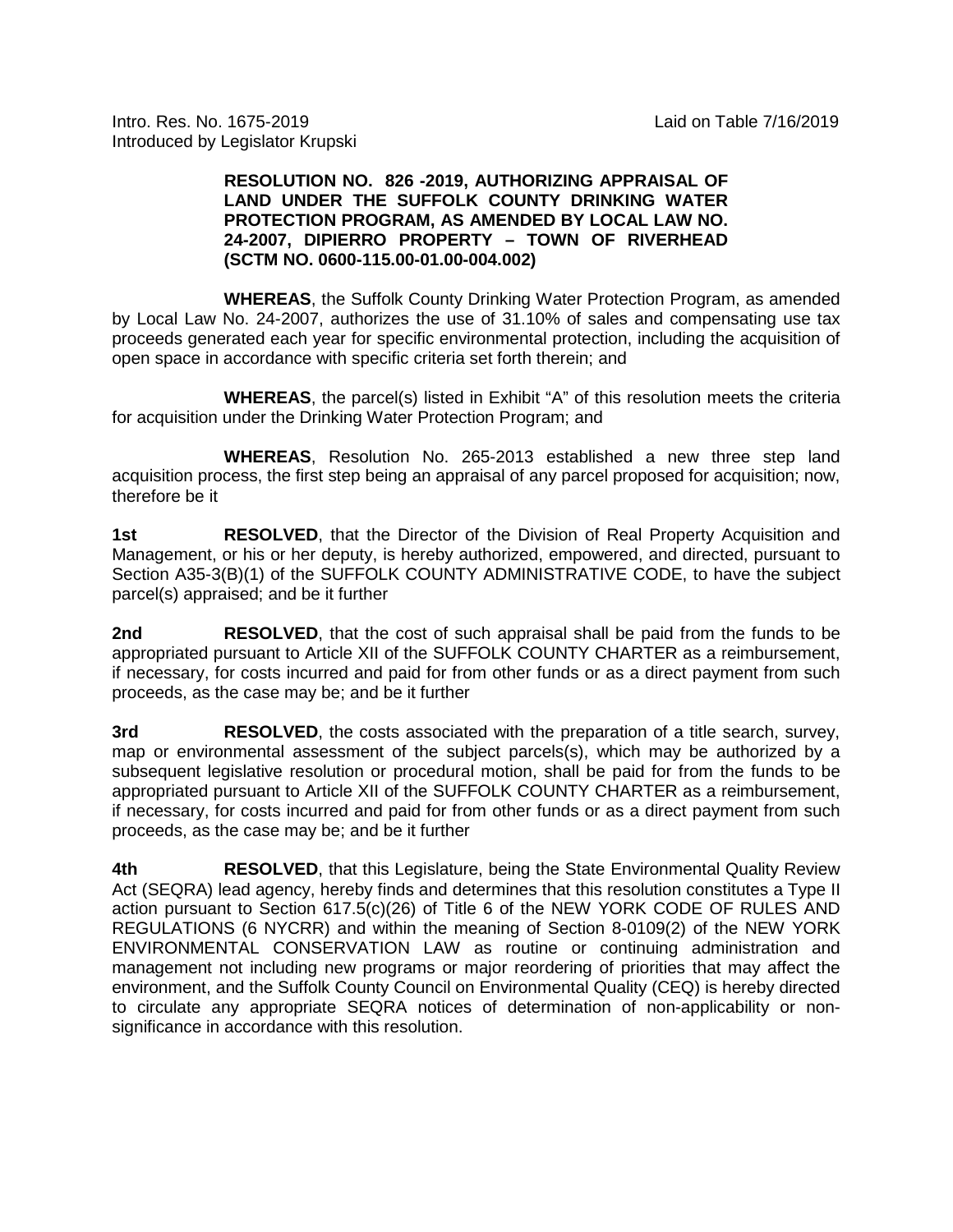DATED: September 4, 2019

APPROVED BY:

/s/ Steven Bellone County Executive of Suffolk County

Date: September 17, 2019